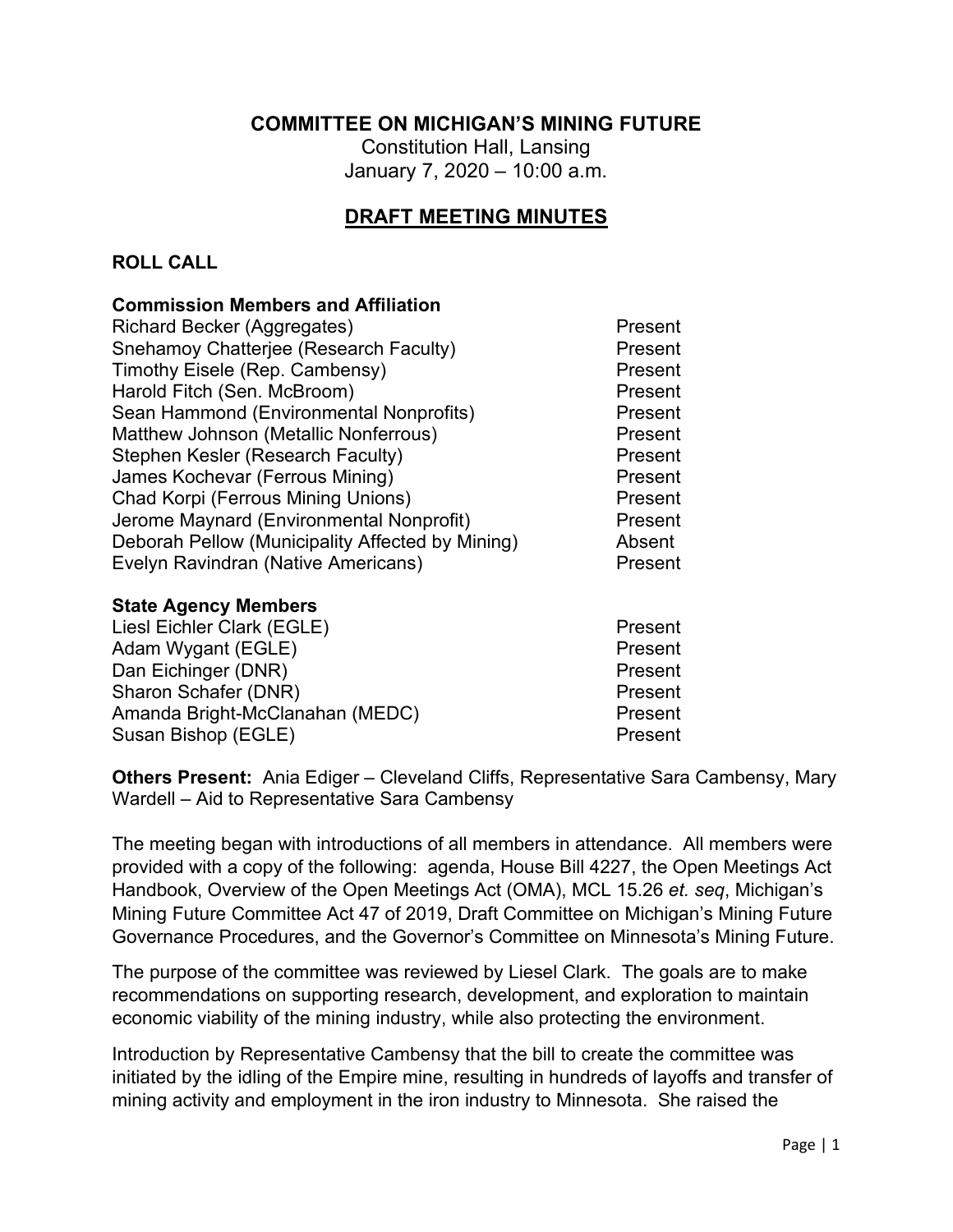question of why Minnesota is more successful than Michigan in maintaining a viable mining industry. Minnesota had formed a committee to produce a long-term plan in 2004; copies of this plan were provided. A similar plan would be of great value to Michigan, but we need to make sure that the plan addresses the particular issues within the state.

Since mining, particularly of iron and nonferrous metals, is labor, capital, and timeintensive, a long-term strategy is needed in order for companies to successfully do business in the state. Some particular issues include:

- Will Direct Reduced Iron (DRI) from Michigan compete with DRI sources?
- Research is needed to keep industry competitive; how will this be supported?
- Concerns about "Not in my backyard" vs. how will we obtain raw materials?

## **Summary of meeting agenda by Adam Wygant**

- Administrative elect chair, vice-chair, and recording secretary.
- Tim Eisele nominated Adam Wygant as chair; it was seconded by Jim Kochevar and approved unanimously.
- Hal Fitch nominated Matt Johnson as Vice-Chair; it was seconded by Jerry Maynard and approved unanimously.
- Tim Eisele nominated himself as recording secretary; it was approved unanimously.

The decision was made to delay discussion of the Open Meetings Act until the end of the meeting as several attendees needed to leave around 11:00 a.m. and wanted to be present for the initial substantive discussions by the committee.

Basic model for the committee – how much can we learn from Minnesota? Keep in mind that Michigan has no established fund for mining support.

EGLE has no interest in taking sides specifically favoring industry or environment; they want to see all concerns addressed. They will need to take into account protected sites, contaminated sites, zoning, land ownership, and similar concerns.

Beneficial uses of former mine sites are desirable, but there is no structure in place for this at the moment. The mine inspector law is seriously antiquated and can't really deal with converting mines to non-mining applications like pharmaceuticals, energy, or controlled temperature storage. Also, they do not have policies in place for reprocessing tailings and other mining wastes.

MEDC perspective – there is interest in working with industries of all types to develop new technologies, and they want to involve their existing network of members in helping to make mining environmentally sound and economically viable. It is proposed that MEDC make a presentation at a future meeting describing what they have done and can do in the future.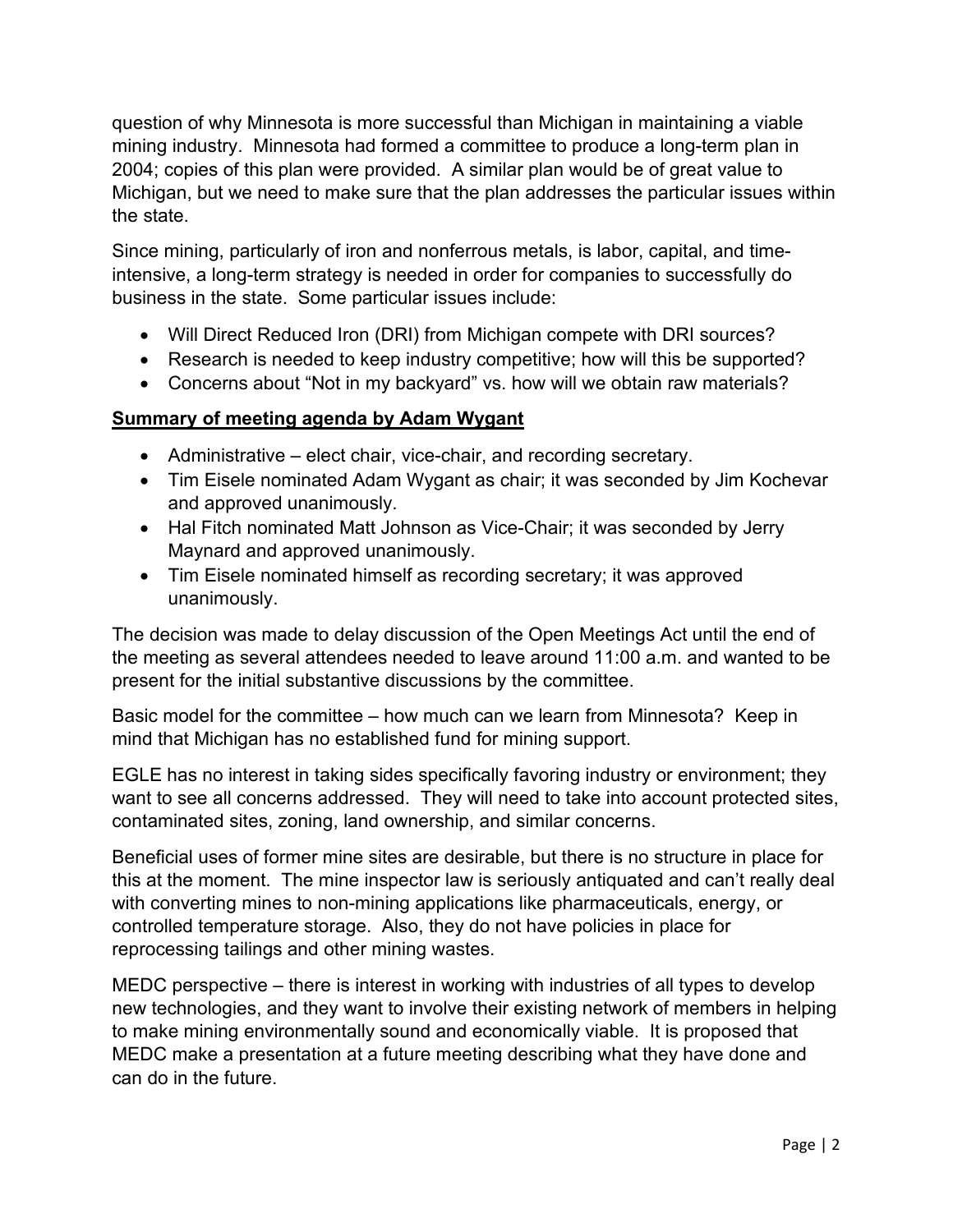Jim Kochevar noted that Minnesota does have policies in place for beneficial re-use of mine sites and mining wastes. He noted that pumped-storage hydroelectricity in old mine workings could have potential. We need to not only maintain the existing mining operations (which will eventually be depleted in any case), but also encourage expansions and moving into new mining areas.

Richard Becker notes that it is much easier to expand an existing aggregates operation than to start a new greenfield site. This is complicated by the decreasing size of land parcels, and by the short-term permits and leases being provided by many townships.

From an environmental point of view, it is critical that throughout the process we maintain public trust. It was noted the Eagle mine is a good example of a company that puts maintaining trust and protecting the environment as a high priority. In any new or expansion projects, the public must be brought in early and a relationship built with them so that there are no surprises.

Recycling is closely related to mining. Jim Kochevar raised the point that iron and steel has a high recycling rate. If the iron mines are to have a market, there needs to be a healthy economy so that the absolute amount of steel in use is increasing. Even when economy has been good, the utilization of blast furnaces in the United States has been in the 80 percent range due to imported steel volumes.

The structure of the steel industry is changing. Only 32 percent of US steel was made from blast furnace production last year, down from 60 percent several years ago. This is mainly due to the minimills greatly improving their product quality through better scrap sorting, and the use of clean iron from direct-reduction iron (DRI) plants and other sources. Since blast furnaces are the main user of iron pellets from Michigan, Cliffs has devoted effort towards making feedstocks for direct reduction so that they can feed the minimill market. With the availability of good quality iron, and existing infrastructure, Michigan has potential for DRI expansion, and needs to keep up with changes in the industry.

Liesel Clark has visited electric-arc furnaces (EAF) and DRI furnace facilities and wants to know if blast furnaces can melt a significant amount of scrap steel. These facilities do use approximately 15 percent recycled scrap, but the bulk of the feed for blast furnaces is still pellets. Cliffs had considered converting Empire to make DRI feed, but ultimately switched to using Northshore for this, with Tilden pellets being used to fill the conventional pellet markets formerly served by Northshore.

Dan Eichinger stated that the Michigan Department of Natural Resources is interested in developing extraction industries across the state, and that he is interested in learning more about what can be done and where the needs lie.

Stephen Kesler noted that we need to consider both short-term and long-term goals. While existing companies need to stay viable day to day, we also need to remember that even 500 years from now we will still be needing raw materials. It is also important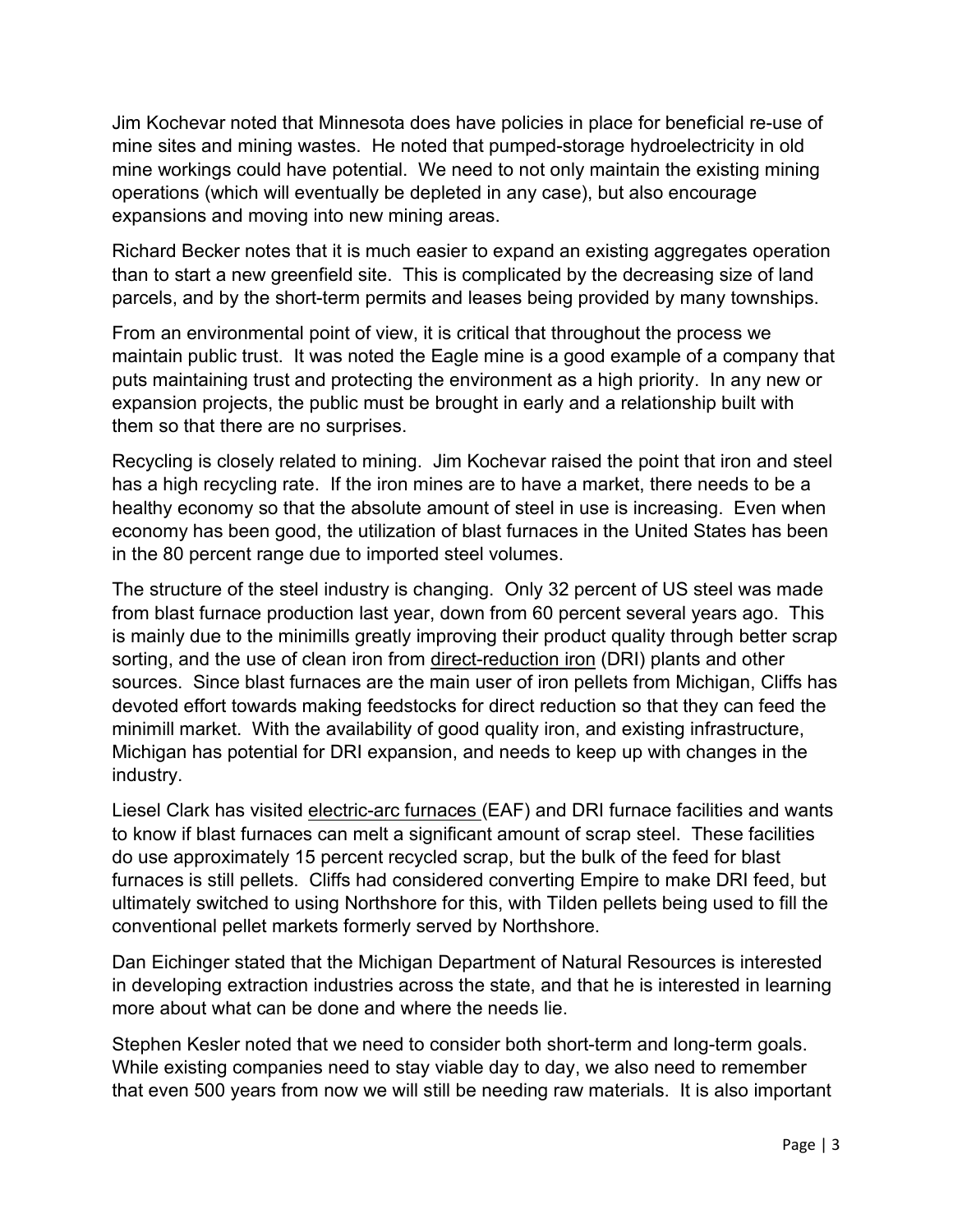that we keep track of where resources are now, so that current development does not preclude the extraction of those resources later when we need them. Some aggregate plants are already in a position where they need to remove houses in order to reach the deposits underneath them.

Sean Hammond and Evelyn Ravindran noted that long-term planning needs to include the recognition that resources are finite, will be depleted eventually, and how to deal with it. There needs to be a recognition of that and industries planning to wean off mining. Recycling is a necessary part of any long-term plan. Evelyn also noted that natural resources are cultural resources, and we need to make sure that non-renewable resources are preserved to some extent and that renewable resources continue to provide a clean environment, more environmental protections, cleanups, and beneficial reuse of wastes such as stamp sands.

A large issue is the lack of information in general. Much of the state has been insufficiently mapped and drilled to determine the presence of useful deposits. Tailing piles are generally not well characterized, and so it is not often clear what they might be useful for.

Producers of dimension stone, gypsum, sand, limestone, dolomite, and salt are not well represented on the committee, although these are all clearly mining activities. There is also considerable solution mining for various salts in the state, and they have many of the same concerns.

The United States Geological Survey is starting to show more interest in prospecting and mining with the recent concerns over rare earth metals. The Federal government does not otherwise show much interest in promoting mining since the elimination of the Bureau of Mines in 1996. What support does exist, focuses on energy sources like oil, gas, and coal and not on metals or industrial minerals.

Representative Cambensy noted that Minnesota provides state funds for university research as an investment in future mining activities, and she personally favors Michigan doing something to support research as well.

Snehamoy Chatterjee notes that, in the current environment, funding for university research requires de-emphasizing mining aspects to get support from non-mining funding sources like NASA or NSF. If the state does not directly fund mining-related research, then there is no support available other than corporate funding. Corporatefunded research has its own issues, including intellectual property and competitive concerns, and long-term versus short-term results. Stephen Kesler concurs, and says that the amount of funding need not be large, it just needs to be consistent and targeted.

There was mention of some previous efforts to support mining during the Snyder administration, which ultimately did not lead to much.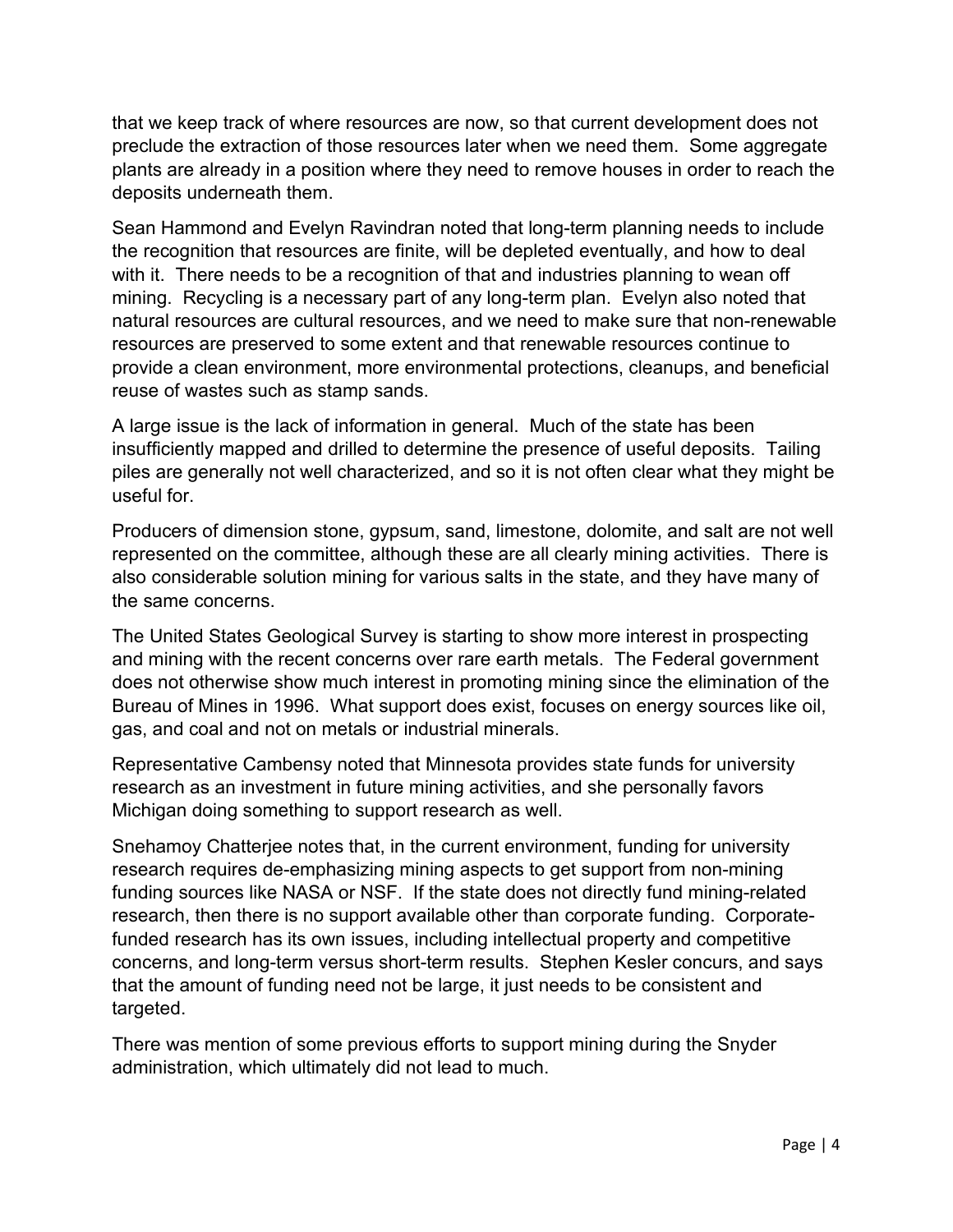The Michigan Geological Survey does exist at Western Michigan University. It is mostly working with aggregate and sedimentary deposits, and trying to map more of the geology of the state. They are also struggling with funding.

#### **Assets for mining and exploration include**

- Michigan Geological Repository for Research and Education Library of core samples at WMU.
- Oil, Gas, and Mineral's Northern Michigan Core Repository Library of Upper Peninsula core samples at KI Sawyer.
- Mining and mineral processing research facilities at Michigan Technological University.

Representative Cambensy says that Michigan has a particular issue with our tax structure. Minnesota has specific mining taxes that are earmarked for mining research and development. Matt Johnson said that a lot of where taxes and royalties go in Michigan is constitutionally mandated. While a considerable amount of tax and royalties are collected, to the extent that even 1 percent of the funds would be extremely useful, they are currently all dedicated by the state constitution to the state park endowment funds. The second endowment fund is expected to be filled by 2050, but even then, there is a current proposal to create a third endowment fund to continue collecting all of the mining taxes and royalties.

It would be beneficial to improve public awareness of where state park trust fund money comes from and goes to, and how some of it might be used for other things that would in the long run benefit the state and the endowment funds.

There was a discussion of where a website promoting mining in Michigan would be hosted. One possibility is for MEDC to host it, since they have experience with similar things. They could also sponsor booths at industry meetings or partner with development organizations in the upper peninsula.

MEDC and EGLE are already working with the Materials Marketplace, which is attempting to match sources of materials with potential users. Materials include waste minerals, slags, sludges, metals, recycled sand, and other mining-relevant materials, as well as a host of other recyclable materials. Their big issue is making the connection between people who have material to be recycled, and people who want to sell recycled material, but there is a shortage of anyone in between to actually turn recovered material into something useful. The current contribution of MEDC is mainly just hosting the website.

A "wholistic solid waste management" law was mentioned as being in the works.

Chad Korpi noted a big concern is maintaining employment in rural areas. When Empire closed, 350 workers were laid off. Many went to Minnesota, Wisconsin, or further, and are no longer participating in the Michigan economy. Unemployment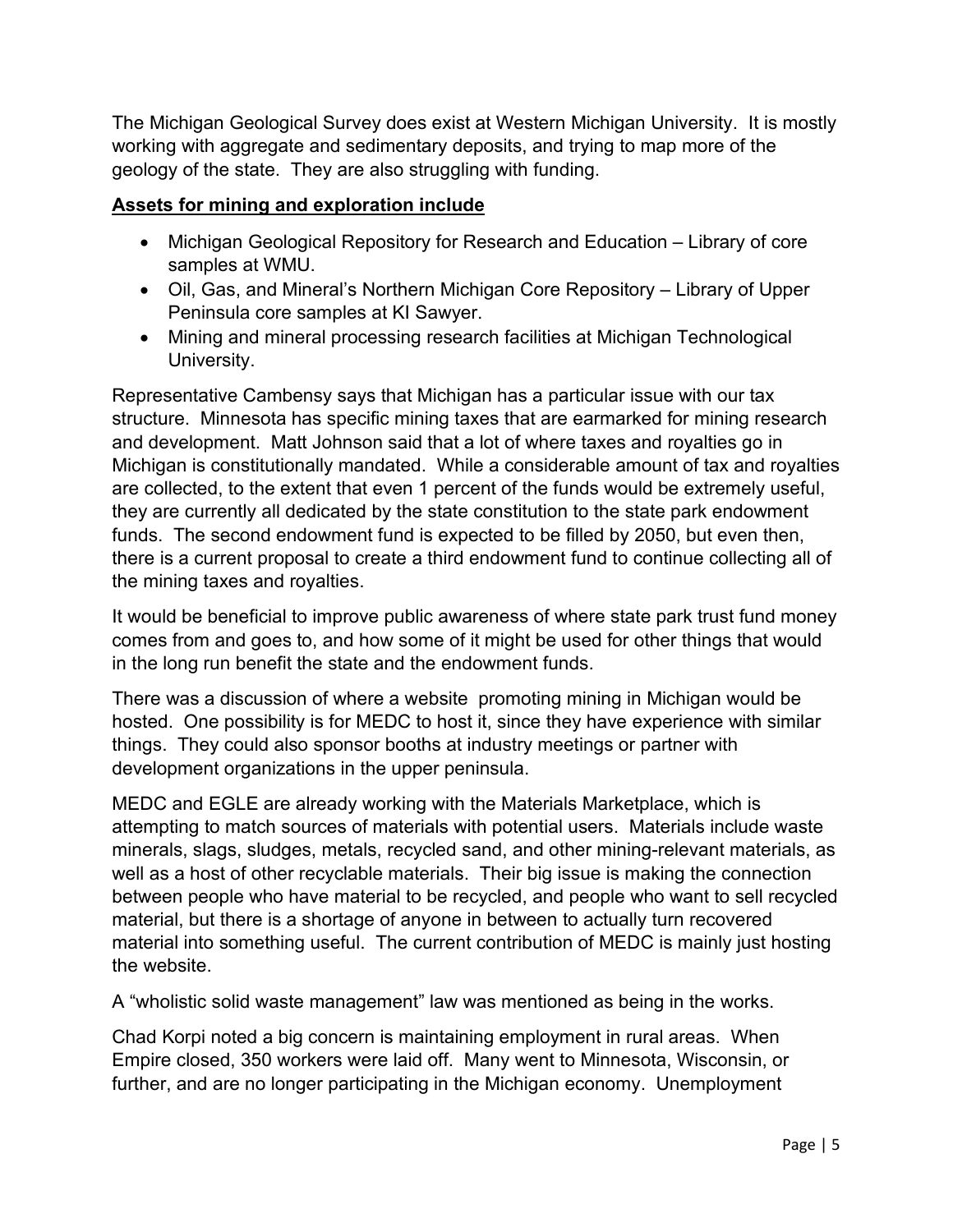benefits are small enough that workers will not wait around for a local mining-related job, which makes it difficult to later find skilled workers for new projects.

Eagle Mine and Cliffs both need enough engineers, many of which they hire from Michigan Tech. Eagle did hire some of the people laid off from Empire and has continuous transfer back and forth with Cliffs. Cliffs has been re-hiring almost exclusively from their lay-off pool, but eventually there will be none remaining.

Eagle Mine is particularly aware that they are a short-term mine with a small, welldemarcated ore body. They have been continually offering supplemental education and retraining so that their employees will be able to quickly move to other jobs once the mine is exhausted. If Michigan mining companies are not ready to hire them when that time comes, they will simply leave the state.

Eagle Mine also consistently monitors how much money they spend and where and are issuing a report on exactly how much money from them goes into the local community in the form of purchases, wages, and taxes/fees. This report will be available to the committee later this year. It is mainly intended to alert the community of the size of the economic gap that will exist when Eagle Mine closes down.

The Michigan Department of Agriculture and Rural Development (MDARD) receives some funds from mine taxes. There is some question whether this money is spent appropriately. This could potentially be a source of funds for supporting mining research and exploration.

The question of funding is a big one. Any committee recommendations that require expenditure of state funds will run into the issue that current taxes/royalties are mostly tied up, and adding new taxes will be extremely unpopular with the legislature.

Possibly a non-governmental, non-industry approach could be used, like the "Range Board." There may be problems with implementing such an organization without statutory authority. The committee needs to provide a range of possibilities to present to the legislature.

The committee needs to have a good understanding of what is and isn't possible in the way of revenue sources. Can a summary of tax and revenue be provided explaining where things currently stand?

It may be possible to have a system where, instead of being tax supported, companies would make direct contributions through community foundations, which would then be able to take an active role in supporting research and development.

Eagle Mine has taken the position that current mining application fees are much too low to cover the possible legal obligations that the state may incur from providing mining licenses. Currently, the permit fee is \$5,000, but they think that more like \$100,000 to \$200,000 would be more appropriate.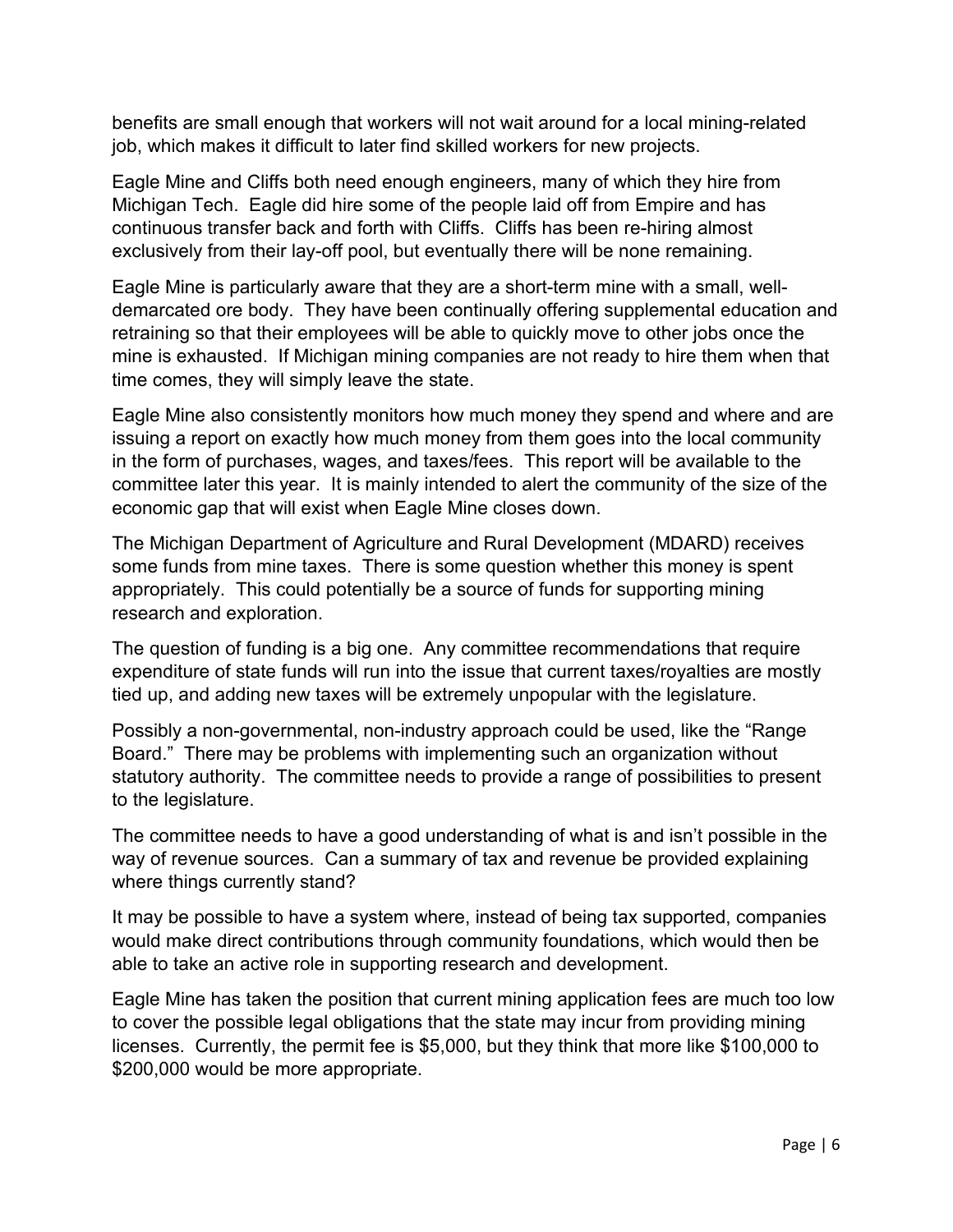The committee needs to actively review what is done in other states where mining is important, particularly tax/fee structures to see what can realistically be done. At this point, nothing should be considered "off limits". One note when looking at what other states have done, is that we should also note whether what they did lead to extensive litigation

EGLE notes that Part 632 is providing comprehensive regulation for non-ferrous metallic mining and that we don't necessarily have to start everything from scratch. Some discussion of whether Part 632 is a good example, since on the one hand it did lead to a lot of legal action, but on the other hand it was finally resolved. Only Eagle Mine and Humboldt Mill are currently operating under Part 632, although there are two other active permits that have not yet lead to actual mining.

## **Matt Johnson recommends that we do the following to wrap up:**

- See how the things discussed today fit into the thematic areas specified in the 4227 legislation.
- Arrange items into agendas for specific meetings.
- Arrange for specific presentations at meetings to bring everyone up to speed.
- Consider the interest of the tribes in the state, ensuring that water protection and climate change considerations are addressed.

## **Action items**

- Industry Presentations to arrange at future meetings (each about 15 minutes, may be expanded on). These will address what they do, effects of mining statutes, their needs, and their future.
	- $\circ$  Cliffs and Ferrous Mining Jim Kochevar
	- o Nonferrous Mining Matt Johnson
	- o Aggregates and Industrial Minerals Richard Becker
	- $\circ$  Salts and Brines Adam Wygant (will invite an appropriate person)
- Other possible informational presentations
	- $\circ$  Historic mining, existing mining legacy, and future potential Stephen Kesler
	- $\circ$  Part 632 mining permits how the process works and what it accomplishes – EGLE
	- $\circ$  How MEDC can contribute to the mining industry Amanda Bright-McClanahan
	- $\circ$  Michigan Tech mining/minerals research and capabilities  $-$  Tim Eisele
	- $\circ$  Eagle Mine has also put together a good presentation on mineral rights

## **Next meeting**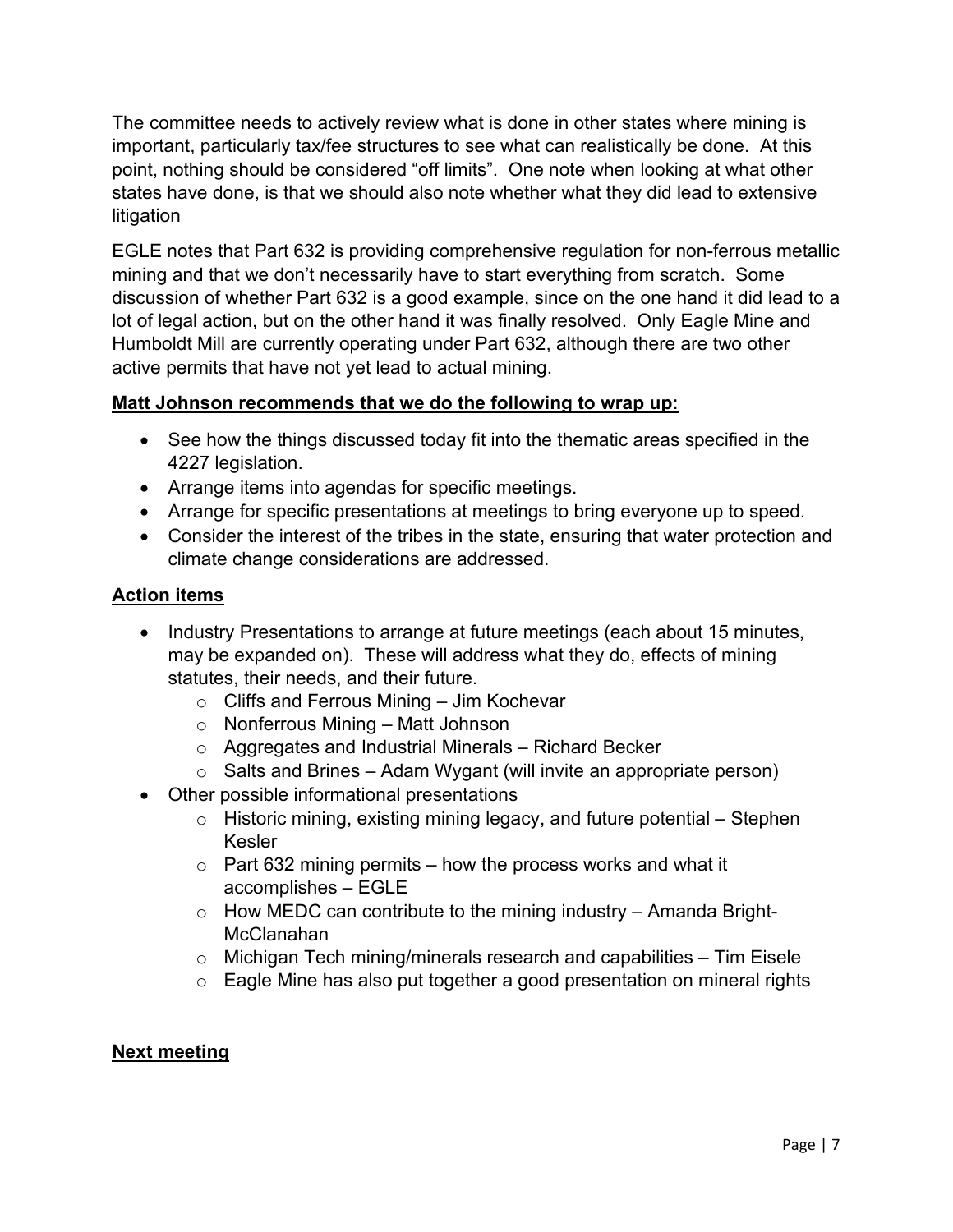In view of the amount of effort needed to get everyone to a meeting, it was proposed a longer meeting (five hours) be held to provide more time to get things done.

Teleconferencing is also possible, although members present by teleconference will not be able to vote (law requires physical presence for voting, also no proxies).

# **Future meeting dates**

- March 11, 2020, MEDC, 300 N. Washington Square, Lansing; 9:00 a.m. to 3:00 p.m.
- July 14, 2020, Northern Michigan University, 1401 Presque Isle Avenue, Marquette; 9:00 a.m. to 3:00 p.m. (room to be determined).
- October 13, 2020, Michigan Tech University, 1400 Townsend Drive, Houghton; 9:00 a.m. to 3:00 p.m.
- January 12, 2021, Michigan Environmental Council, 602 W. Ionia Street, Lansing; 9:00 a.m. to 3:00 p.m.

The final report of the Committee is due October 2021. It will be presented both to the state governor and legislature and Michigan's federal representatives and senators. If the committee has recommendations for actions to take at the federal level, we should include those in the report.

Near the end of the report preparation, an editor and report preparation expert would be very good, but no actual funding is provided for that. EGLE and MEDC may be able to do this with in-house resources.

Adam Wygant requests that everyone email to him a list of two challenges and two opportunities that relate to each of our particular areas of interest. He would like to have these within a week. These should be in line with the areas outlined in the House Bill 4227 legislation.

## **Open Meetings Act Summary**

All members were provided a copy of the Open Meetings Act Handbook, and a twopage summary. Particular issues to keep in mind:

- Information to be provided to the committee at meetings needs to be available to the public ten days before the meeting.
- All communications of committee business need to be done through the State of Michigan email accounts that we have all been provided with.
- We will be sent a link to SharePoint, and all final drafts of documents relating to the committee should be stored there. To the extent possible, documents should also be prepared there, using track changes functions to make edits.
- If work is done off-line, keep in a dedicated directory and label all documents with CMMF in the filename.
- Always keep in mind that meetings are open to the public, and are subject to Freedom of Information Act requests.